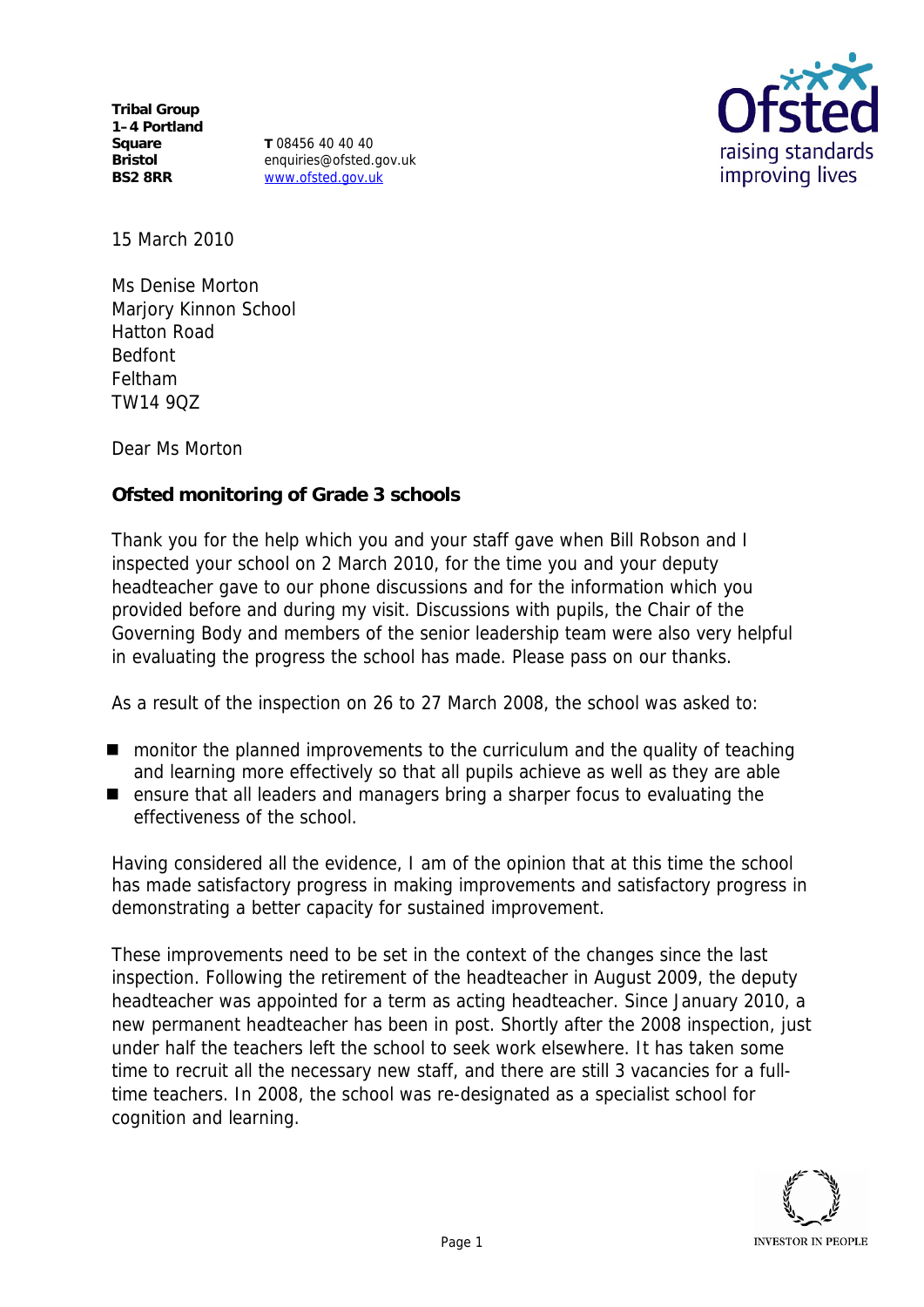

The pupils' moderate or complex learning needs mean that their attainment is exceptionally low when compared to national averages. However, the school's current data, as well as evidence from classroom observations, show that pupils make satisfactory progress in their learning. The quality of learning is variable across the school because of inconsistencies in teaching. The school's data shows that achievement is strongest in Key Stages 1 and 4. The governors and senior leadership team have an accurate understanding of the school's strengths and weaknesses, and ensure that there is a strong and pervasive focus on bringing about improvement. The new headteacher has brought fresh energy, confidence and commitment to raising achievement. The school collects a good range of data about pupil performance, and data analysis is convincing and useful. The data are regularly shared with all staff who discuss and devise appropriate interventions within departmental meetings. Where underperformance is identified, the school puts in place relevant professional development and organisational strategies, for example to improve the effectiveness of teaching assistants in helping to raise pupils' writing standards.

There is extensive monitoring of teaching and learning particularly through lesson observations and regular scrutiny of work. Paired observations with inspectors demonstrated that senior staff have an accurate view of the quality of teaching. This is satisfactory overall. Leaders rightly recognise that some teachers are struggling to provide activities that accurately match the different capabilities and needs within the class and that encourage independence in learning. Senior staff have ensured, through assiduous monitoring, that marking of pupils' work is now of consistently good quality. Teachers include precise written guidance to pupils on what they have to do to improve their work. Despite this, pupils do not always have a clear understanding of their next steps in learning, because teachers do not refer to individual targets sufficiently frequently in lessons or discussions.

The school has secured satisfactory improvements to the curriculum since the last inspection. Pupils now have opportunities to achieve accreditation in a much wider range of subjects including GCSE, ASDAN, entry level and unit awards. Higher attaining pupils can now be fast-tracked for GCSE preparatory work in Year 9. There are good opportunities for pupils who show artistic promise to join art GCSE lessons in a local secondary school. On the other hand, the school has not yet carried out its planned improvements to the science curriculum, although this was identified as a weak area at the last inspection. Accommodation for the Early Years Foundation Stage has improved but there are still shortcomings, particularly over access to outdoor play, that hold children's achievement back.

The school's specialist school plan is a key driver for development. It has used its enhanced status well to benefit pupils, especially in bringing about improvements in teaching and learning (particularly in the teaching of music and information and communication technology), data collection, the thematic approach to the curriculum and in forging strong academic partnerships with neighbouring schools.